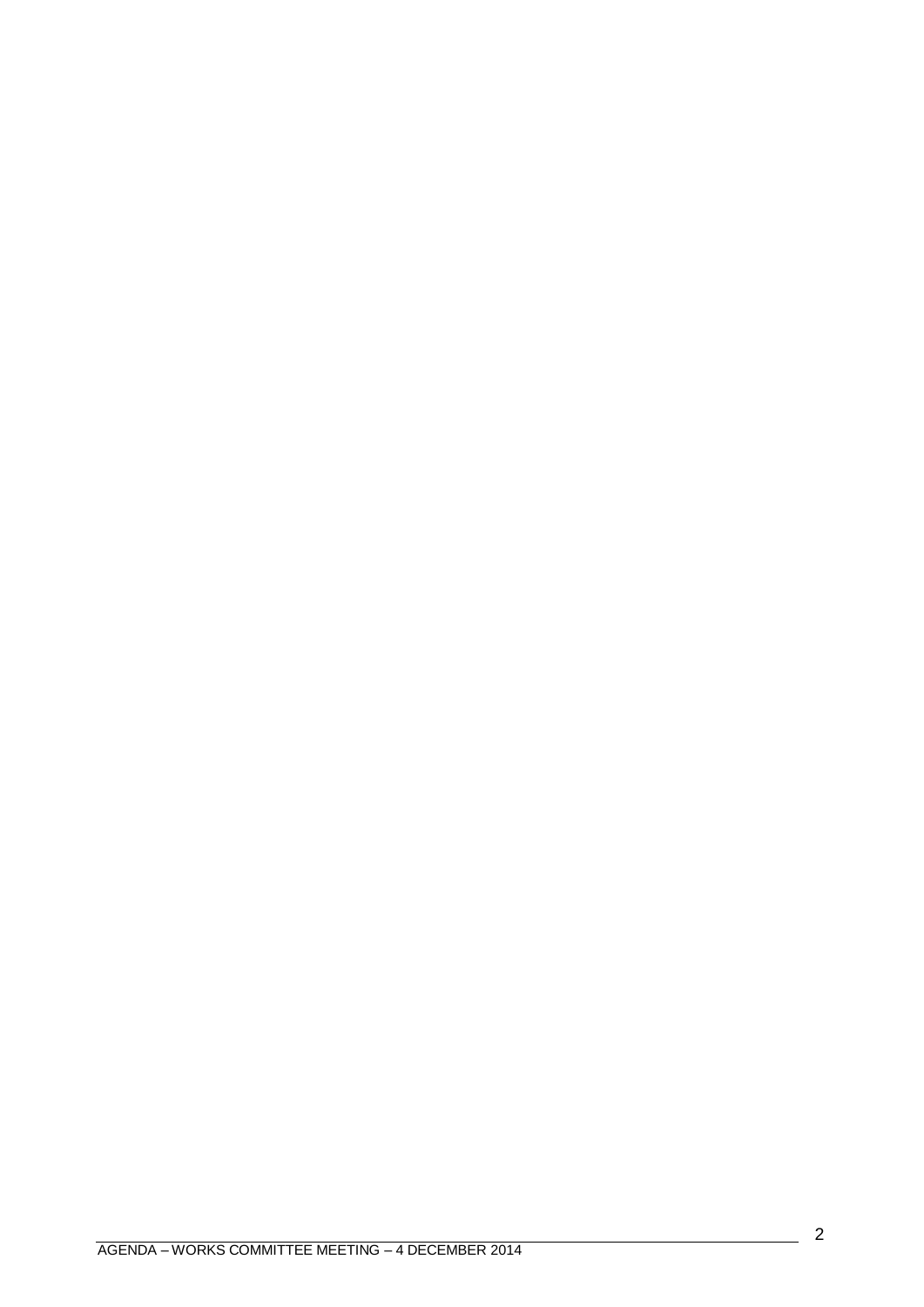# **Local Government Act 1995 (as amended)**

# **Part 1 Introductory Matters**

### 1.3. Content and intent

- (1) This Act provides for a system of local government by
	- (a) providing for the constitution of elected local governments in the State;
	- (b) describing the functions of local governments;
	- (c) providing for the conduct of elections and other polls; and
	- (d) providing a framework for the administration and financial management of local governments and for the scrutiny of their affairs.
- (2) This Act is intended to result in
	- (a) better decision-making by local governments;
	- (b) greater community participation in the decisions and affairs of local governments;
	- (c) greater accountability of local governments to their communities; and
	- (d) more efficient and effective local government.
- (3) In carrying out its functions a local government is to use its best endeavours to meet the needs of the current and future generations through an integration of environmental protection, social advancement and economic prosperity.

# **Part 2 Constitution of Local Government**

# **Division 2 Local Governments and Councils of Local Governments**

- 2.7 The Role of Council
- (1) The Council –

and

(a) directs and controls the Local Government's affairs; and

(b) is responsible for the performance of the Local Government's functions.

- (2) Without limiting subsection (1), the Council is to
	- (a) oversee the allocation of the Local Government's finances and resources;
	- (b) determine the Local Government's policies.

# **Meetings generally open to the public**

- **5.1.** (1) Subject to subsection (2), the following are to be open to members of the public
	- (a) all council meetings; and
	- (b) all meetings of any committee to which a local government power or duty has been delegated.
	- (2) If a meeting is being held by a council or by a committee referred to in subsection (1) (b), the council or committee may close to members of the public the meeting, or part of the meeting, if the meeting or the part of the meeting deals with any of the following —
	- (a) a matter affecting an employee or employees;
	- (b) the personal affairs of any person;
	- (c) a contract entered into, or which may be entered into, by the local government and which relates to a matter to be discussed at the meeting;
	- (d) legal advice obtained, or which may be obtained, by the local government and which relates to a matter to be discussed at the meeting;
	- (e) a matter that if disclosed, would reveal
		- (i) a trade secret;
		- (ii) information that has a commercial value to a person; or
		- (iii) information about the business, professional, commercial or financial affairs of a person, where the trade secret or information is held by, or is about, a person other than the local government;
	- (f) a matter that if disclosed, could be reasonably expected to —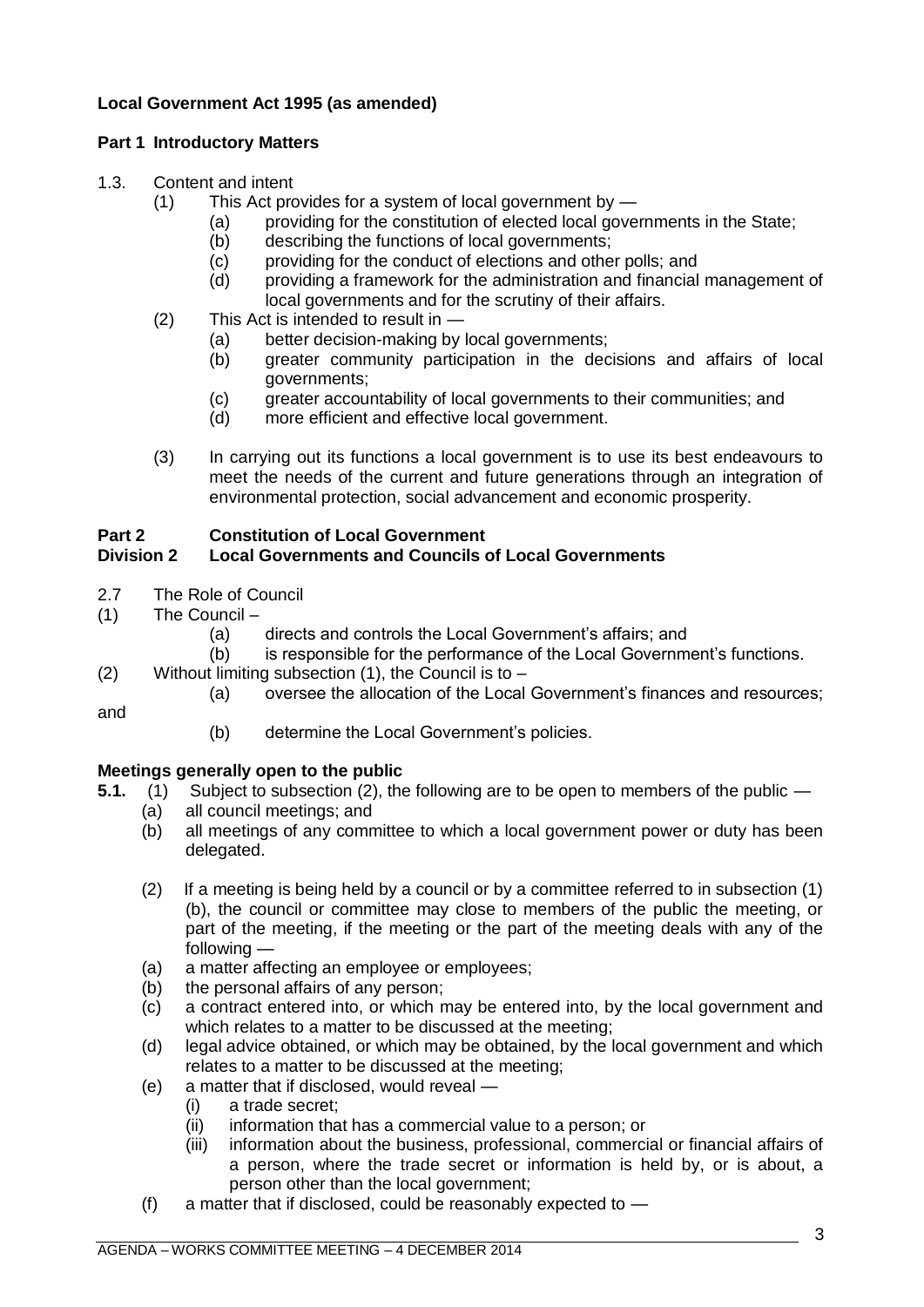- (i) impair the effectiveness of any lawful method or procedure for preventing, detecting, investigating or dealing with any contravention or possible contravention of the law;
- (ii) endanger the security of the local government's property; or
- (iii) prejudice the maintenance or enforcement of a lawful measure for protecting public safety;
- (g) information which is the subject of a direction given under section 23 (1a) of the *Parliamentary Commissioner Act 1971*; and
- (h) such other matters as may be prescribed.
- (3) A decision to close a meeting or part of a meeting and the reason for the decision are to be recorded in the minutes of the meeting.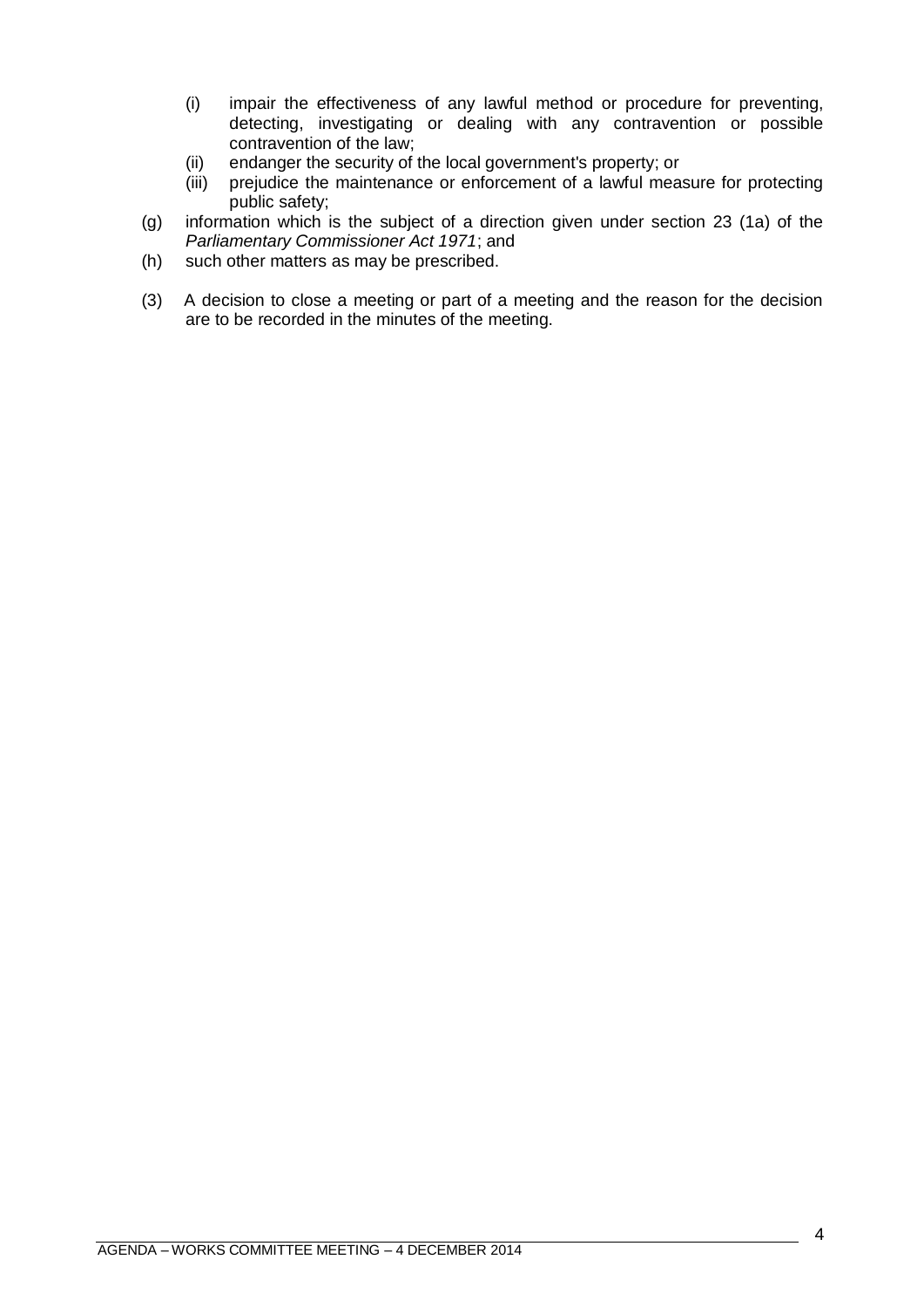

Shire of York

# **PUBLIC QUESTION TIME AT COUNCIL MEETINGS**

Please be informed that effective from the Council meeting to be held on 21<sup>st</sup> October, 2013 the following protocol will apply to Public Question Time at formal meetings of Council.

The duration for Public Question Time will be a minimum of 15 minutes.

Questions will be given priority if they relate to items on the meeting Agenda paper and are either:

- 1. In written form addressed to the CEO, or
- 2. Registered in a prescribed form

Prior to 10.00am on the day of the meeting.

The prescribed form is available on line at [www.york.wa.gov.au](http://www.york.wa.gov.au/) or at the Customer Service desk at the Shire of York office.

Person's wanting to ask questions are to register with the Meeting Minute Secretary prior to the commencement of the meeting and questions will be taken in order from the register.

# **QUESTIONS RECEIVED RELATIVE TO ISSUES EITHER:**

- Not on the Agenda Paper for the meeting, or
- Received after 10.00am on the day of the meeting

and not responded to during Public Question Time may be registered as a Customer Request and responded to by an officer of Council, if accepted by the Presiding Member.

The Presiding Member will not accept questions containing offensive remarks, that relate to the personal affairs or action of elected members or employees or that relate to confidential matters or legal action. Questions that the Presiding Member believes have been answered by earlier questions at the meeting or earlier meetings may not be accepted.

# **PROCESS**

- Questions submitted should relate to the governance function of Council, being policy, direction setting and decision making for the good of the Community as a whole.
- Questions on operational and administration matters should be forwarded directly to the Chief Executive Officer as these do not need to wait for a Council Meeting for a response.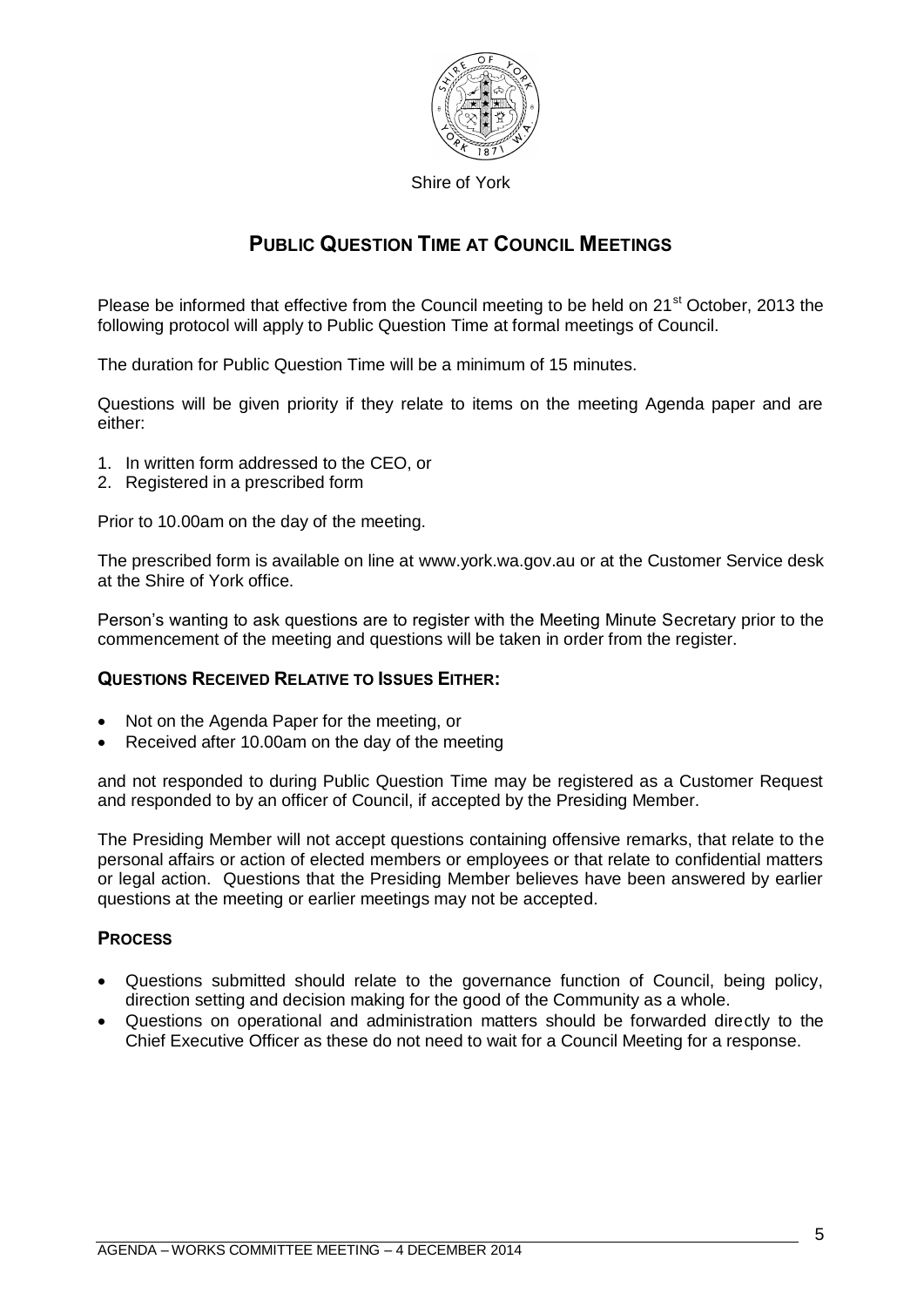# **ROLE OF COUNCIL**

Public Question Time is provided to compliment the role of Council which is to:

- Direct or control the Local Government's affairs
- Be responsible for the performance of the Local Governments function
- Oversee the allocations of the Local Governments finances and resources
- Determine the Local Government's policies
- Plan for the future

### **REPETITIVE/INAPPROPRIATE/VEXATIOUS QUESTIONS**

#### **Repetitive Questions**

In accordance with Department of Local Government Guideline No. 3 – Managing Public Question Time there is no obligation to respond to questions previously answered.

#### **Inappropriate Questions**

Questions which are considered to be offensive or defamatory will not be considered.

People should be discouraged from asking inappropriate questions such as those including defamatory remarks, offensive language or questioning the competency of staff or elected members. Questions should relate to issues and not individuals.

#### **Vexations Questions**

Continual questioning on a specific issue relating to decisions which have been made and acted on may be deemed to be vexations and will not be considered as they are not in the interests of the community as a whole, they consume Municipal resources with no collective benefit and they do not contribute to the good governance of the district as a whole.

#### **NUMBER OF QUESTIONS**

In the interests of enabling question time to be used by the community in a fair and equitable manner each person shall be limited to a maximum of two questions at any one time.

If there is sufficient time within the Public Question Time period the Presiding Member will then allow members of the public to sequentially, in accordance with the register, ask a further two questions at a time.

#### **SPECIAL COUNCIL MEETINGS**

Questions must relate to items on the meeting Agenda.

Adopted 21 October 2013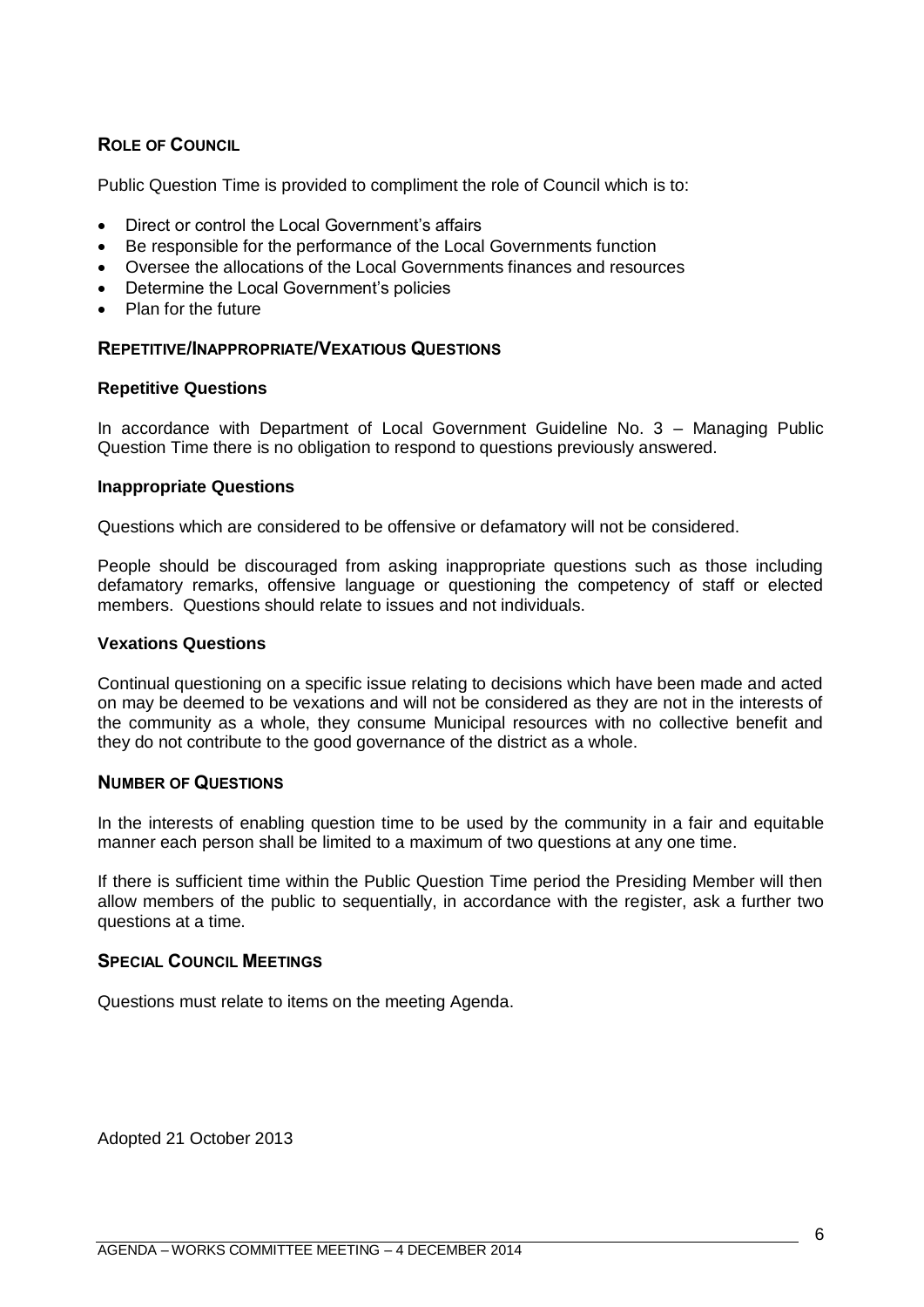

Shire of York

# **PUBLIC QUESTION TIME PROFORMA**

**Please ensure that your question complies with the Rules of Public Question Time as published in the Council Agenda and stated below**

| (If presenting on behalf of) |                       |  |
|------------------------------|-----------------------|--|
| Council<br>Meeting Date:     | Item No. Referred To: |  |

# **Rules for Council Meeting Public Question Time**

- a) The person asking the question is to give their name and residential address prior to asking the question.
- b) Questions are to be directed through the chair, with the Presiding Member having the discretion of accepting or rejecting a question and the right to nominate a Councillor or Officer to answer.
- c) In order to provide an opportunity for the greatest portion of the gallery to take advantage of question time, questions are to be as succinct as possible. Any preamble to questions should therefore be minimal. There will be no debate on questions submitted.
- d) Where the Presiding Member rules that a member of the public is making a statement during public question time, then no answer is required to be given or recorded in response. Statements will not be recorded in the minutes.
- e) Questions which are considered inappropriate; offensive or otherwise not in good faith; duplicates or variations of earlier questions; relating to the personal affairs or actions of Council members or employees; legal advice; legal proceedings or other legal processes; or would otherwise impose an unreasonable resource impost on the Shire; will be refused by the Presiding Member as 'out of order' and will not be recorded in the minutes.
- f) Where a member of the public submitting a question is not physically present at the meeting, those questions will be treated as an item of correspondence and will be answered in the normal course of business (and not be recorded in the minutes).
- g) Questions from members of the public that do not comply with the Rules of Question Time or do not abide by a ruling from the Presiding Member, or where the member of the public behaves in a manner in which they are disrespectful of the Presiding Member or Council, or refuse to abide by any direction from the Presiding Member, will be ruled 'out of order' and the question will not be recorded in the minutes.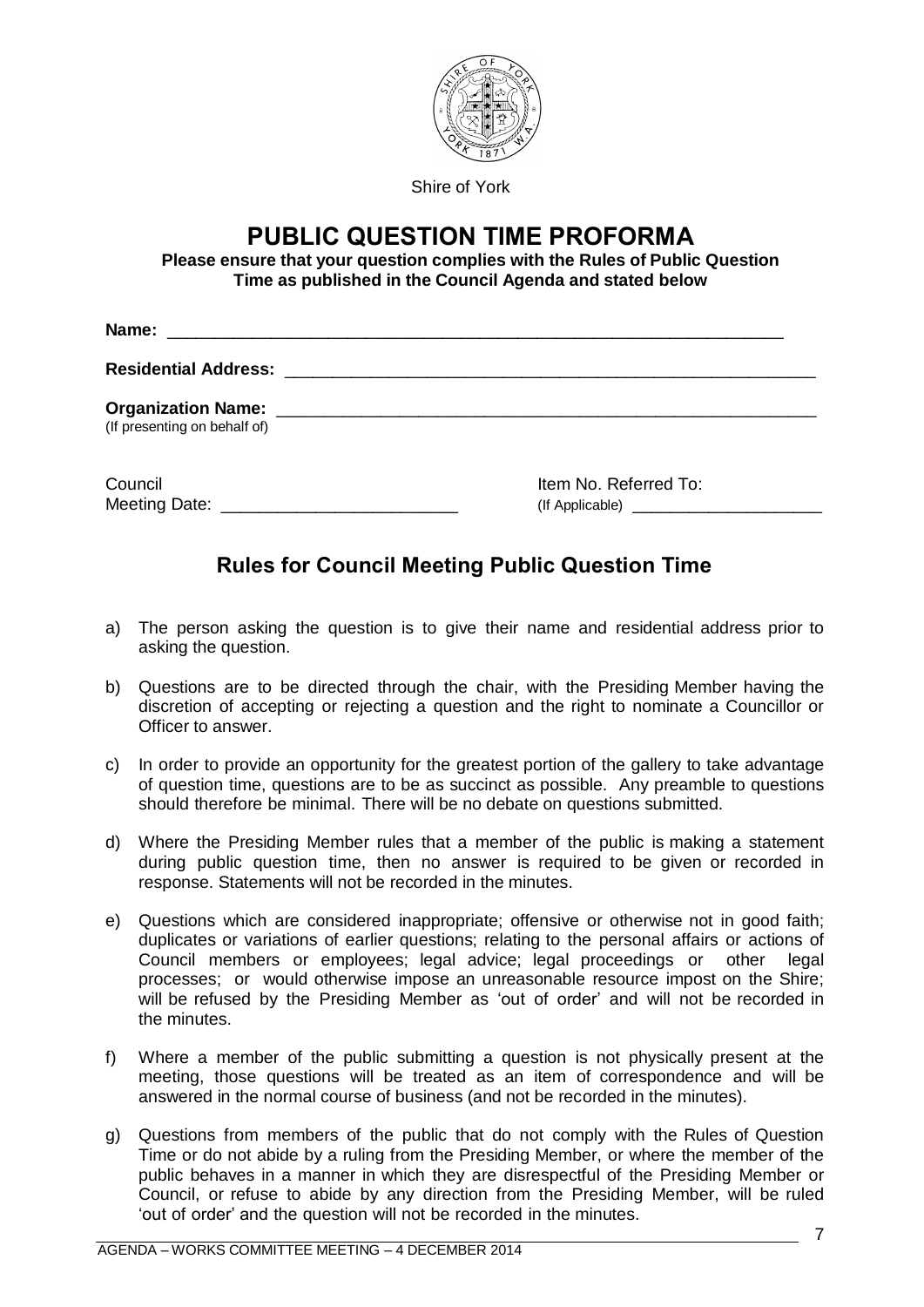- h) Answers to questions are provided in good faith, however, unless reasonable prior written notice of the question is given, answers should not be relied upon as being totally comprehensive.
- i) Where a question (compliant to these rules) is raised and is unable to be answered at the meeting, the question shall be 'taken on notice' with an answer being given at the next Council Meeting.
- j) Public Question Time is set for a minimum period of 15 minutes and will terminate earlier should no further questions be forthcoming.
- k) To enable all members of the public a fair and equitable opportunity to participate in Public Question Time, each person will be allowed a maximum of two (2) questions (whether these are submitted 'in writing' or 'from the floor'). A question may include a request for the tabling of documents where these are relevant to an issue before Council.
- l) Questions to be asked at the meeting will be registered, and the priority for asking questions shall be firstly 'questions on which written notice has been given prior to the meeting' (that is, prior to 12 noon on the day of the meeting) and secondly, 'questions from the floor'. The Presiding Member shall call upon Public Gallery members that have not already submitted questions in writing or earlier registered their interest to ask a question, to do so, and the priority of asking questions shall be in accordance with that register.
- m) Should there be time remaining of the initial period for Public Question Time after all members of the public have posed their initial allotment of two questions, the Presiding Member will then allow members of the public to sequentially (in accordance with the register) ask a further two questions until the initial period for Public Question Time has expired.

Adopted 21 October 2013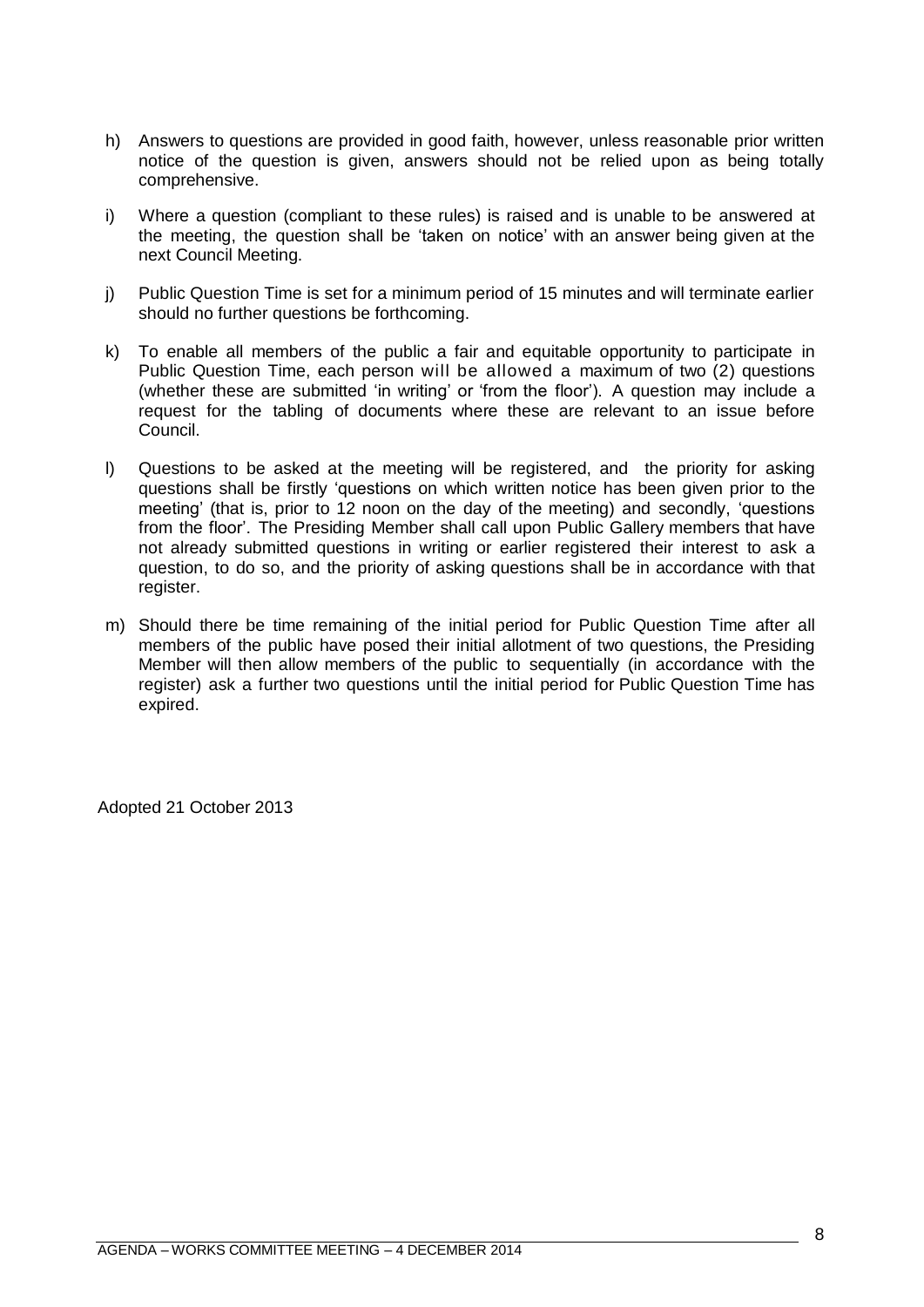# **PUBLIC QUESTION TIME PROFORMA**

**CONTINUED** 

# **Question(s)**

Write your question(s) as clearly and concisely as possible - lengthy questions may be paraphrased.

Note: To provide equal opportunity for all in attendance to ask questions, a limit of two (2) questions at a time from any one person is imposed, if time permits during the public question time period, people may be able to ask a further two (2) questions at a time.

| <b>OFFICE USE ONLY</b> | $\mathbf C$ |
|------------------------|-------------|
|                        |             |
|                        |             |
|                        |             |
|                        |             |
|                        |             |
|                        |             |
|                        |             |
|                        |             |
|                        |             |
|                        |             |
|                        |             |
|                        |             |
|                        |             |
|                        |             |
|                        |             |
|                        |             |
|                        |             |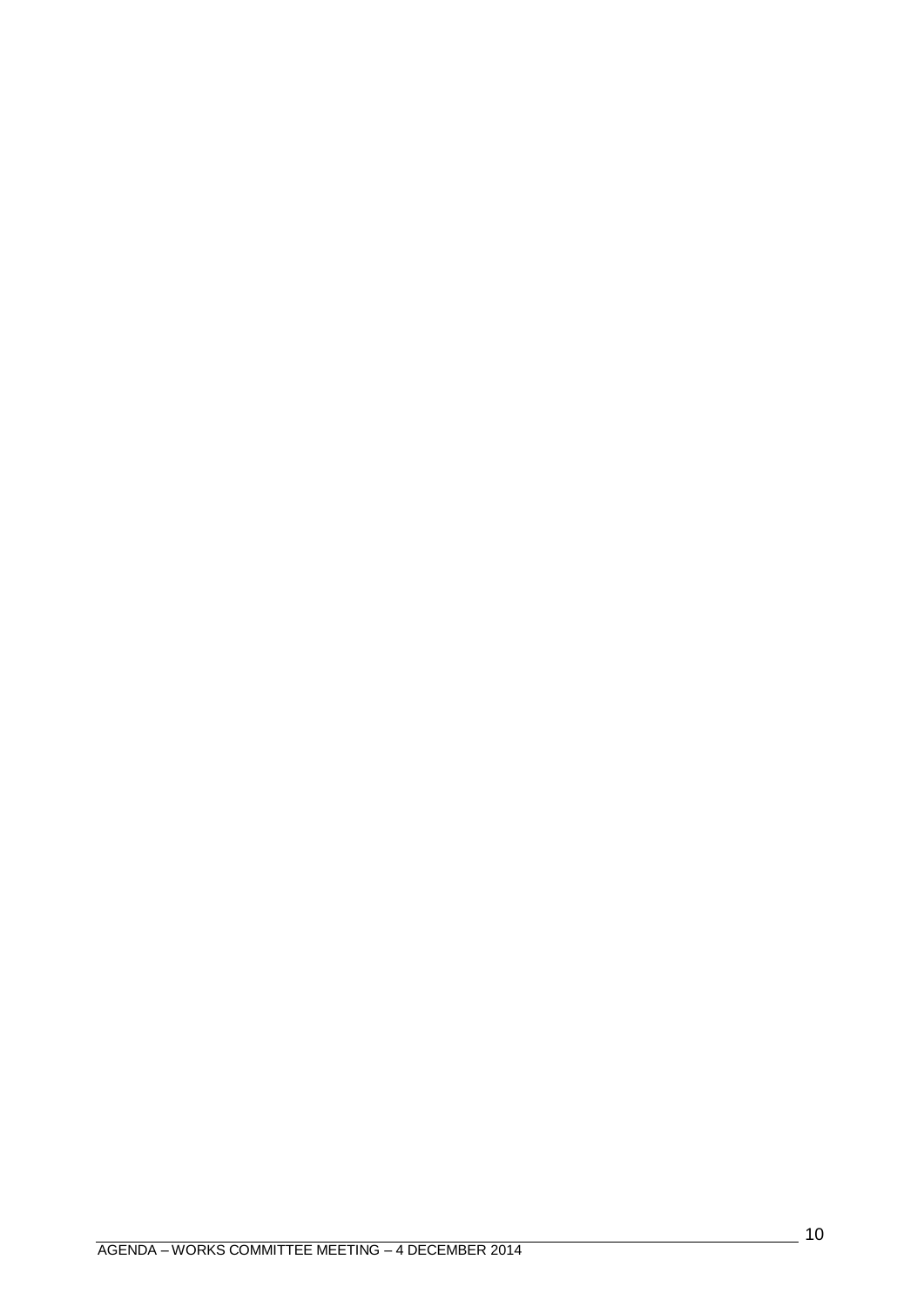### **Table of Contents**

| 1.1 |                |                                                                   |  |
|-----|----------------|-------------------------------------------------------------------|--|
| 1.2 |                |                                                                   |  |
|     | 1.3            |                                                                   |  |
|     | 1.4            |                                                                   |  |
|     | 1.5            |                                                                   |  |
|     |                |                                                                   |  |
|     |                |                                                                   |  |
| 2.  |                |                                                                   |  |
| 2.1 |                |                                                                   |  |
| 2.2 |                |                                                                   |  |
| 2.3 |                |                                                                   |  |
| 2.4 |                |                                                                   |  |
| 2.5 |                | Number of People in Gallery at Commencement of Meeting 14         |  |
| 3.  |                | RESPONSE TO PREVIOUS PUBLIC QUESTIONS TAKEN ON NOTICE14           |  |
|     |                |                                                                   |  |
|     |                |                                                                   |  |
| 4.1 |                |                                                                   |  |
|     | 4.2            |                                                                   |  |
| 5.  |                |                                                                   |  |
| 6.  |                |                                                                   |  |
| 7.  |                |                                                                   |  |
| 8.  |                | ANNOUNCEMENTS BY PRESIDING MEMBER WITHOUT DISCUSSION 15           |  |
| 9.  |                |                                                                   |  |
|     | 9.1.1<br>9.1.2 | Alfresco Area - Bella Cuccina Restaurant, 82 Avon Terrace, York17 |  |
|     |                |                                                                   |  |
|     |                |                                                                   |  |
|     |                |                                                                   |  |
|     |                |                                                                   |  |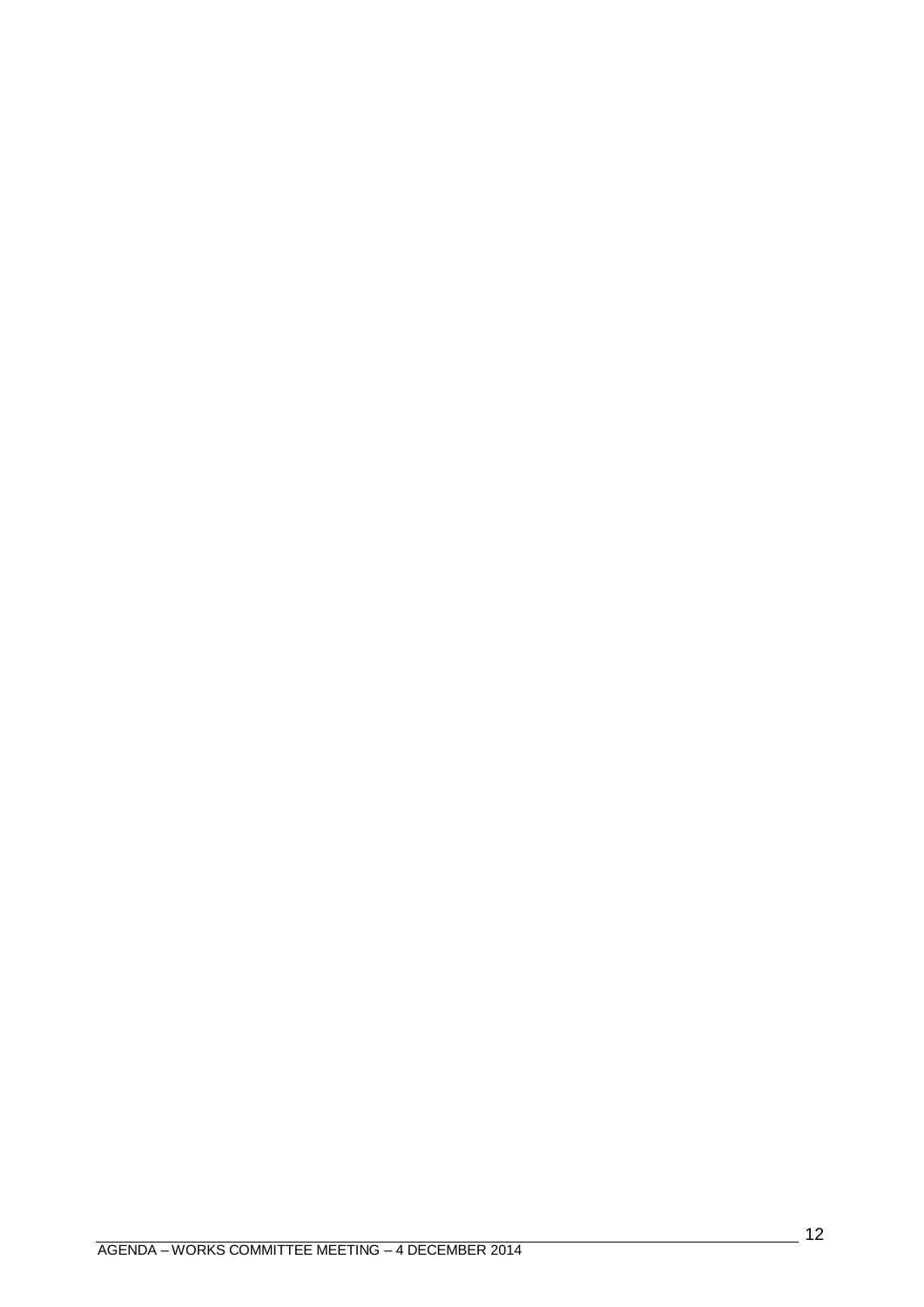

# SHIRE OF YORK

#### THE WORKS COMMITTEE MEETING WILL BE HELD ON THURSDAY, 4<sup>TH</sup> DECEMBER 2014, COMMENCING AT 5.00PM IN COUNCIL CHAMBERS, YORK TOWN HALL, YORK

The York Shire Council acknowledges the traditional owners of the land on which this meeting will be held.

### <span id="page-12-0"></span>**1. OPENING**

# <span id="page-12-1"></span>**1.1 Declaration of Opening**

#### <span id="page-12-2"></span>**1.2 Disclaimer**

The Shire President advised the following:

*"I wish to draw attention to the Disclaimer Notice contained within the agenda document and advise members of the public that any decisions made at the meeting today, can be revoked, pursuant to the Local Government Act 1995.* 

*Therefore members of the public should not rely on any decisions until formal notification in writing by Council has been received. Any plans or documents in agendas and minutes may be subject to copyright. The express permission of the copyright owner must be obtained before copying any copyright material."*

#### <span id="page-12-3"></span>**1.3 Suspension of Standing Orders**

Clause 3.2 – Order of Business

Moved: example and Seconded: example and Seconded: example and Seconded: example and Seconded: example and Seconded:

#### <span id="page-12-4"></span>**1.4 Announcement of Visitors**

#### <span id="page-12-5"></span>**1.5 Declarations of Interest that Might Cause a Conflict**

*Councillors/Staff are reminded of the requirements of s5.65 of the Local Government Act 1995, to disclose any interest during the meeting when the matter is discussed and also of the requirement to disclose an interest affecting impartiality under the Shire of York's Code of Conduct.*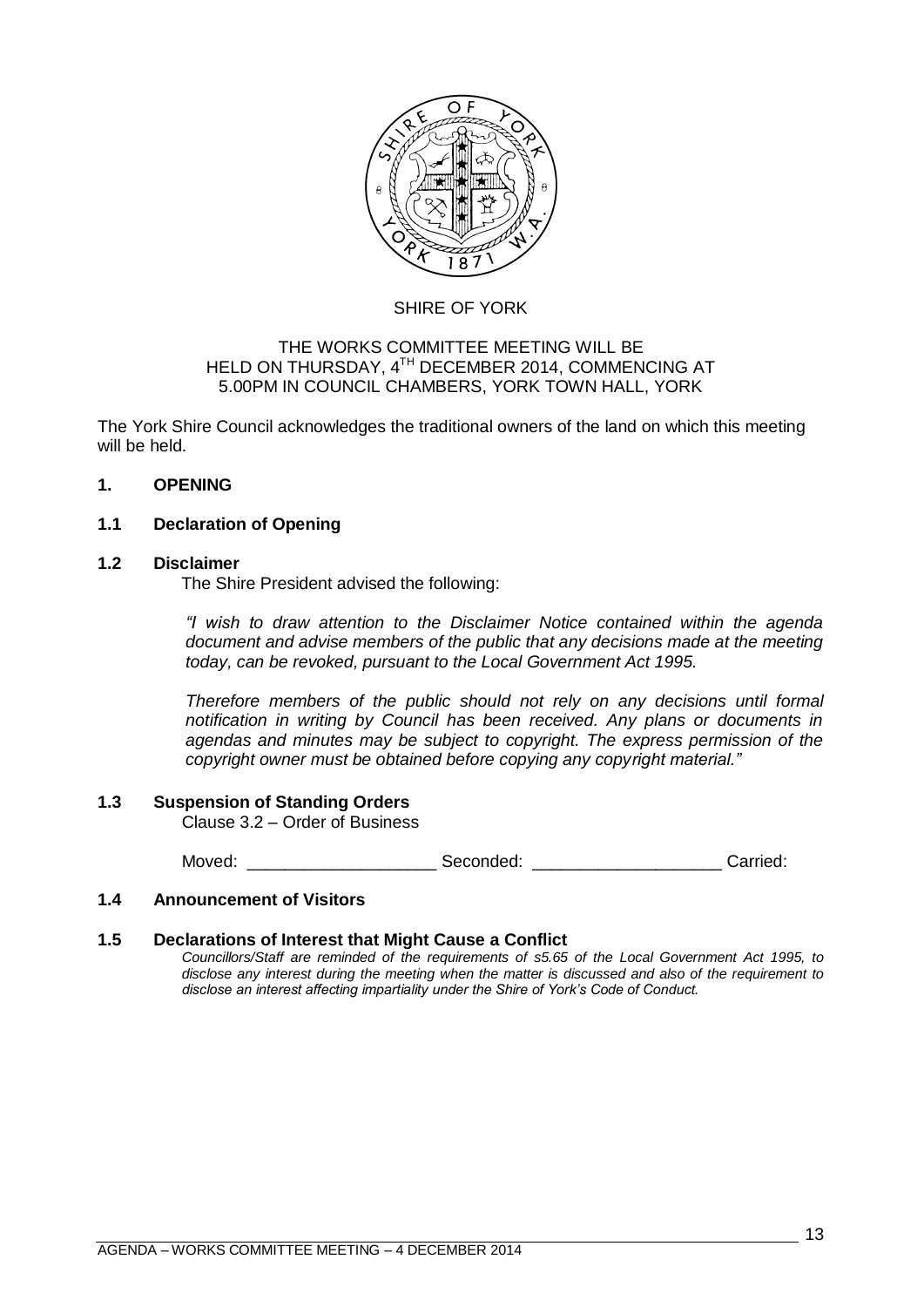#### <span id="page-13-0"></span>**Financial Interests**

*A declaration under this section requires that the nature of the interest must be disclosed. Consequently a member who has made a declaration must not preside, participate in, or be present during any discussion or decision making procedure relating to the matter the subject of the declaration*

*Other members may allow participation of the declarant if the member further discloses the extent of the interest and the other members decide that the interest is trivial or insignificant or is common to a significant number of electors or ratepayers.*

| <b>Name</b> | <b>Item No &amp; Title</b> | <b>Nature of Interest</b><br>(and extent, where appropriate) |
|-------------|----------------------------|--------------------------------------------------------------|
|             |                            |                                                              |
|             |                            |                                                              |
|             |                            |                                                              |

#### <span id="page-13-1"></span>**Disclosure of Interest that May Affect Impartiality**

*Councillors and staff are required (Code of Conduct), in addition to declaring any financial interest, to declare any interest that might cause a conflict. The member/employee is also encouraged to disclose the nature of the interest. The member/employee must consider the nature and extent of the interest*  and whether it will affect their impartiality. If the member/employee declares that their impartiality will *not be affected then they may participate in the decision making process.*

| <b>Name</b> | Item No & Title |
|-------------|-----------------|
|             |                 |
|             |                 |
|             |                 |

#### <span id="page-13-2"></span>**2. ATTENDANCE**

- <span id="page-13-3"></span>**2.1 Members**
- <span id="page-13-4"></span>**2.2 Staff**
- <span id="page-13-5"></span>**2.3 Apologies**
- <span id="page-13-6"></span>**2.4 Leave of Absence Previously Approved**
- <span id="page-13-7"></span>**2.5 Number of People in Gallery at Commencement of Meeting**

#### <span id="page-13-8"></span>**3. RESPONSE TO PREVIOUS PUBLIC QUESTIONS TAKEN ON NOTICE** *Nil*

#### <span id="page-13-9"></span>**4. PUBLIC QUESTION TIME**

#### <span id="page-13-10"></span>**4.1 Written Questions – Current Agenda**

#### <span id="page-13-11"></span>**4.2 Public Question Time**

- *Questions from the floor will be taken in the order recorded in a register.*
- *Statements, opinions and attachments will not be recorded in the minutes.*
- *Questions requiring research will be taken on notice and a response will be prepared in a reasonable timeframe.*

#### <span id="page-13-12"></span>**5. APPLICATIONS FOR LEAVE OF ABSENCE**

#### <span id="page-13-13"></span>**6. PETITIONS / PRESENTATIONS / DEPUTATIONS**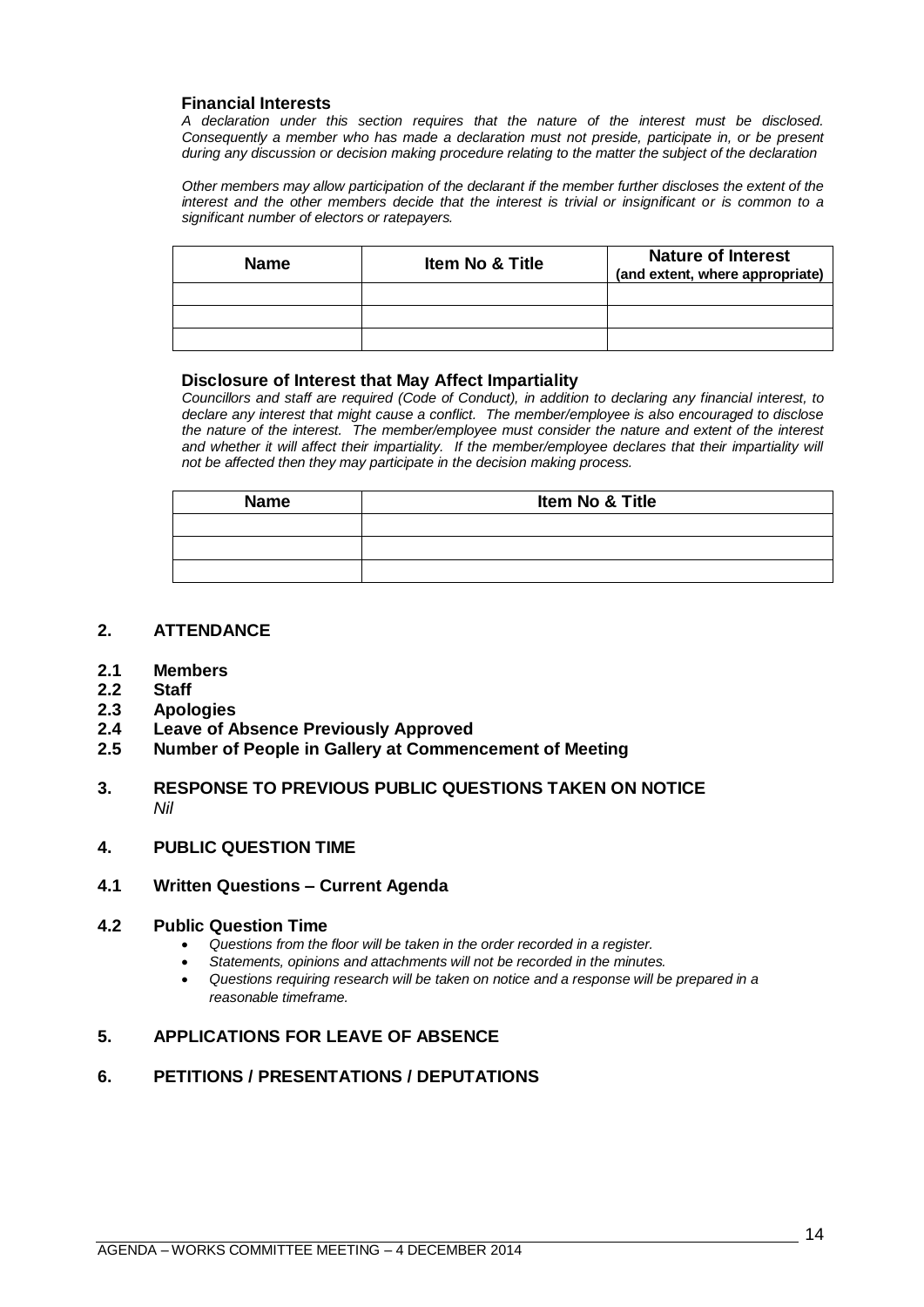# <span id="page-14-0"></span>**7. CONFIRMATION OF MINUTES OF PREVIOUS MEETING**

Minutes of the Works Committee Meeting held November 6, 2014

**Corrections** 

**Confirmation** 

―That the minutes of the Works Committee Meeting held November 6, 2014 to be confirmed as a correct record of proceedings.

# <span id="page-14-1"></span>**8. ANNOUNCEMENTS BY PRESIDING MEMBER WITHOUT DISCUSSION**

- <span id="page-14-2"></span>**9. REPORTS**
- **10. MATTERS FOR DISCUSSION**
- **11. OTHER BUSINESS**
- **12. ADJOURNMENT OF MEETING**
- **13. CLOSURE**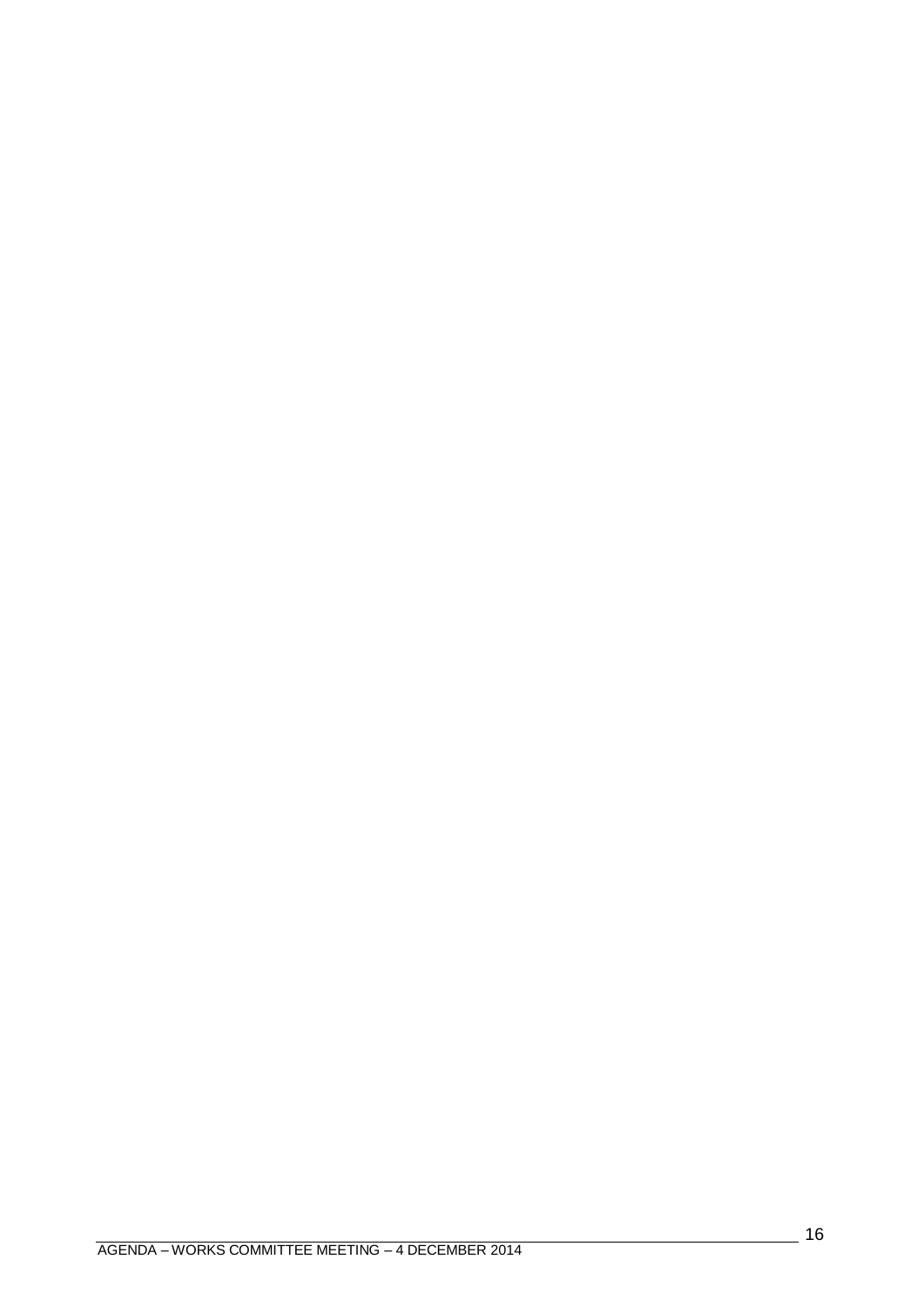#### **9. OFFICER'S REPORTS**

#### **9.1 WORKS REPORTS**

<span id="page-16-0"></span>**9.1.1 Alfresco Area - Bella Cuccina Restaurant, 82 Avon Terrace, York**

**FILE NO: COMMITTEE DATE: 4 December 2014 REPORT DATE: 24 November 2014 LOCATION/ADDRESS: 82 Avon Terrace, York APPLICANT: Mario Balducci, Proprietor SENIOR OFFICER: Keith Dickerson AUTHOR: Keith Dickerson DISCLOSURE OF INTEREST: Nil APPENDICES: Nil DOCUMENTS TABLED: Nil**

# REPORT APPROVED BY THE CEO: Graeme Simpson

# **OFFICER RECOMMENDATION**

*"That this Committee Recommends that Council:*

*Consider this unbudgeted request for the construction of an Alfresco area and include it in the 2015/16 budget for consideration."*

#### **Voting Requirements: Simple Majority Required: Yes**

#### **Background:**

The existing markings on the road in front of Bella Cuccina Restaurant are incorrectly positioned in that the nib adjacent to the Shell Service Station will restrict the movement of larger vehicles entering and exiting for refuelling. The location of the nib needs to be moved 2 metres to the south which will provide 3.7 metres of free space from the service station driveway.

The Alfresco area needs to be 5.5 metres long x 2.4 metres wide with a strip drain along the existing kerb line and concrete kerbing on the outside perimeter of the area including the safety nib with two safety bollards on the roadside edge.

#### **Financial Implications: Estimated Cost**

| • 12.5 metres of barrier kerbing @ \$36.00/metre                       |       | \$450.00          |
|------------------------------------------------------------------------|-------|-------------------|
| • 18m <sup>2</sup> pavers to match existing $@$ \$55.00/m <sup>2</sup> |       | \$990.00          |
| • 7.5m of strip drain @ \$112.00/metre                                 |       | \$840.00          |
| • 2 x suitable bollards to match others on street @ \$187.00 each      |       | \$374.00          |
| • 1 x tree guard to match others on street $@$ \$172.00 each           |       | \$172.00          |
| • 1 x tree as required $@$ \$300.00 each                               |       | \$300.00          |
| • Earthworks and preparation                                           |       | \$2,700.00        |
|                                                                        | TOTAL | <u>\$5,826.00</u> |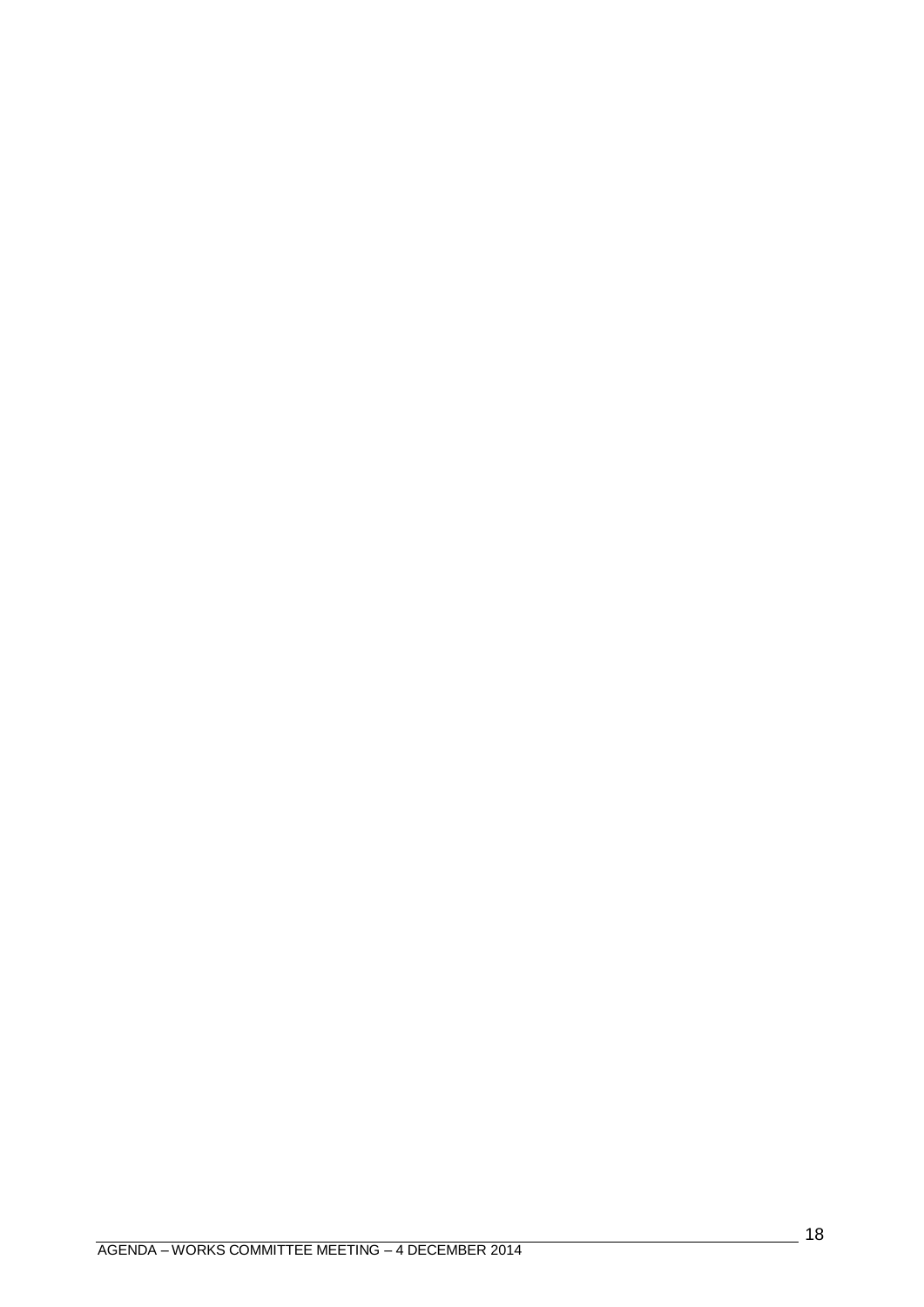#### **9. OFFICER'S REPORTS**

#### **9.1 WORKS REPORTS**

<span id="page-18-0"></span>**9.1.2 Engineer – Works Managers Report** 

| <b>FILE NO:</b>                    | OR.MTG.5                                           |
|------------------------------------|----------------------------------------------------|
| <b>COUNCIL DATE:</b>               | 15 December 2014                                   |
| <b>REPORT DATE:</b>                | 28 November 2014                                   |
| <b>SENIOR OFFICER:</b>             | Keith Dickerson, Consulting Works Manager          |
| <b>AUTHOR:</b>                     | <b>Works Administrator, Leonie Kempin</b>          |
| <b>APPENDICES:</b>                 | 1 - Vehicle Hours/kms Report July 2014             |
|                                    | 2 - Grading, Construction & Rural Rd Works         |
|                                    | 3 - Town Works                                     |
|                                    | 4 - Potholes, Guide Posts & Signs                  |
|                                    | 5 - Private Works                                  |
|                                    | 6 - Plant Maint / Servicing - October 2014         |
|                                    | 7 - Plant Maint / Servicing - July 2012 to current |
| <b>DOCUMENTS TABLED:</b>           | <b>Nil</b>                                         |
| <b>REPORT APPROVED BY THE CEO:</b> | Graeme Simpson                                     |

### **OFFICER RECOMMENDATION**

*"The Committee Recommends to Council:*

*To receive and note the November 2014 report prepared by the Consulting Works Manager."*

### **Voting Requirements: Simple Majority Required: Yes**

# **Summary:**

This report is a summary of activities of the Works Department for the month of November 2014.

# **Background:**

The Works Department has responsibility for the management, operation, maintenance and improvement of Council's infrastructure assets like roads, footpaths, parks, bridges and so forth (but excluding buildings).

The Works Department operates in accordance with Council policy directives and the adopted budget of the Council of the Shire of York. The Works Department is accountable to the CEO who reports to the Shire Council.

This report is provided in order that the Council of the Shire of York is kept informed on the operations of the Shire Works Department and progress in implementing their policy and budget objectives. It is intended through this report that Council will be able to review activities and identify policy objectives and emerging operational issues.

# **Works Managers Report - November 2014:**

• The outside work force training program is ongoing and some grader training has been provided.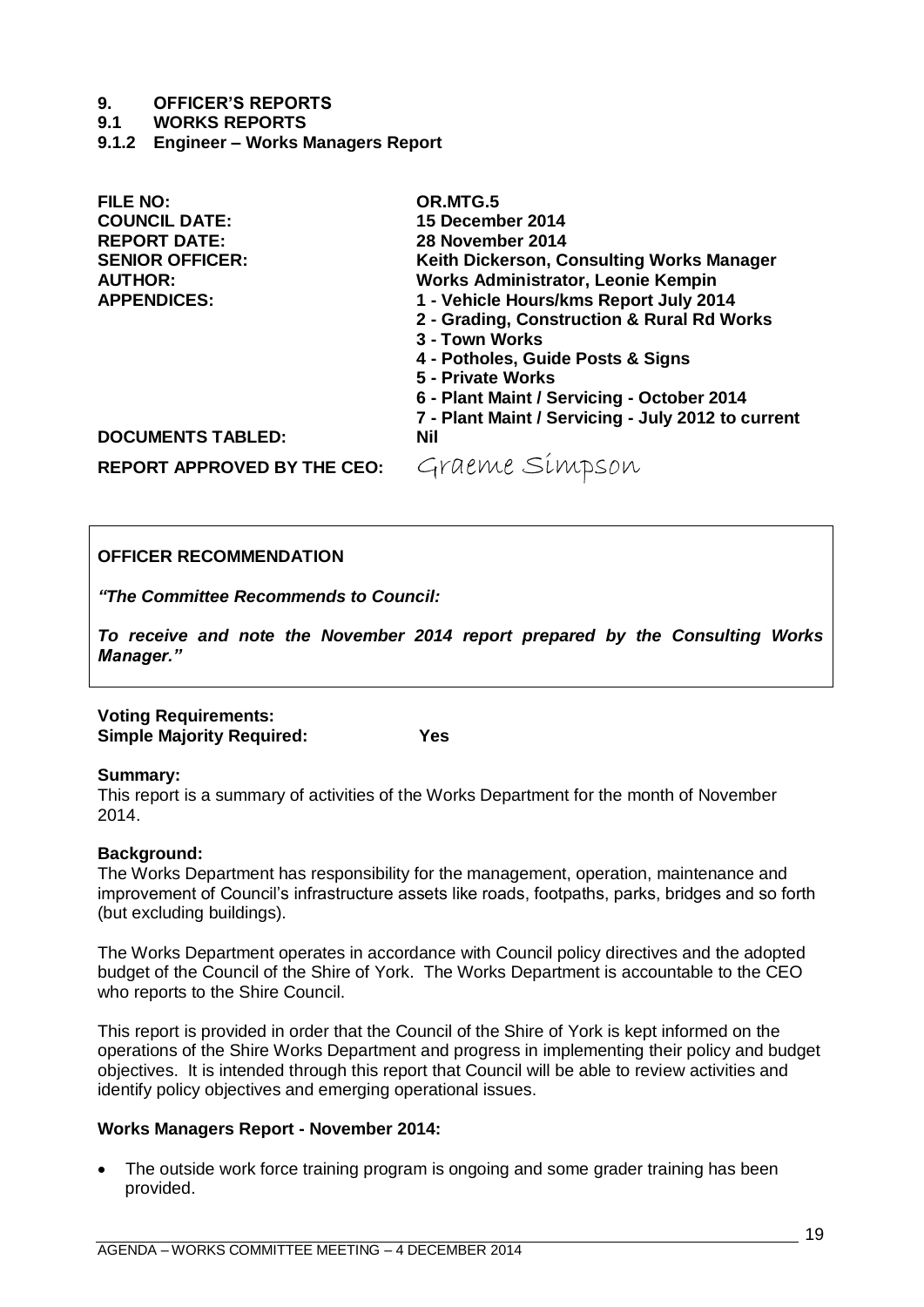- Parks and gardens works is ongoing.
- Work has commenced on back cuts and summer road maintenance, drainage, etc.
- 2014/15 road side tree lopping has been completed due to budget restraints.
- Construction road widening works on Spencers Brook Road is well under way and may be completed by Christmas.
- The bitumen resealing program is expected to commence on  $3<sup>rd</sup>$  December and will be completed by mid-December.
- Asphalt overlay on Avon Terrace from Stephen Street to Henrietta Street is in progress and will be completed by Christmas.
- Safety railing on Mokine, Knotts, Talbot and Quellington Roads has been completed.
- Footpath works have not commenced as no decision has been made regarding the surface type or colour.
- Plant changeover:
	- The new Isuzu single axle truck has been delivered;
	- The new Ferrari oval mower has been ordered and is due for delivery mid-December.
- The programmed budgeted works of \$1,750,931 will be 65% completed by the end of December.
- The budgeted road maintenance program of \$810,626 will be 52% completed by the end of December.

#### **Consultation:**

Nil

**Statutory Environment:** Nil

# **Policy Implications:**

Nil

### **Financial Implications:**

Nil. Financial information is provided in the monthly Shire Financial statements and report and is not duplicated here, except to the extent of identifying emerging budget issues.

**Strategic Implications:**

Nil

**Site Inspection: Site Inspection Undertaken:** Not applicable

**Triple Bottom Line Assessment: Economic Implications:** Nil

**Social Implications:** Nil

#### **Comment:**

Appendix 1 is a summary of Works vehicle and plant usage detailing kilometres/hours for each vehicle/plant item for the month of November 2014.

Appendix 2 is a summary of monthly grading, construction and rural road works carried out by Works Depot staff for the month of November 2014.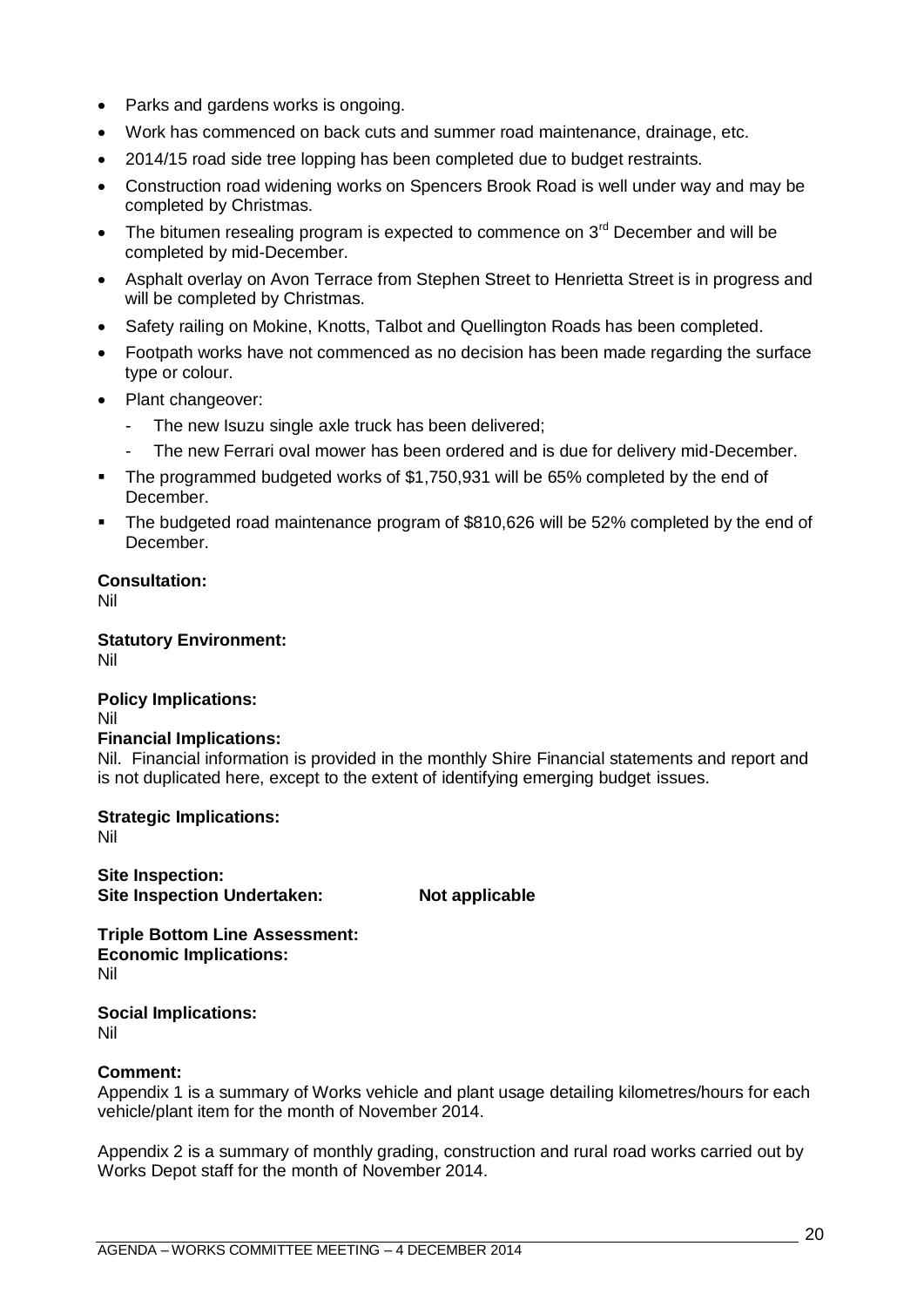Appendix 3 is a summary of monthly town works carried out by Works Depot staff for the month of November 2014.

Appendix 4 is a summary of pothole, guide post & sign maintenance carried out by Works Depot staff for the month of November 2014.

Appendix 5 is a summary of private works carried out by Works Depot staff for the month of November 2014.

Appendix 6 is a summary of Works Depot vehicle and plant maintenance/servicing for the month of November 2014.

Appendix 7 is a cumulative summary of Works Depot vehicle and plant maintenance/servicing for the period July 2012 to current.

# **Item 9.1.2 Appendices**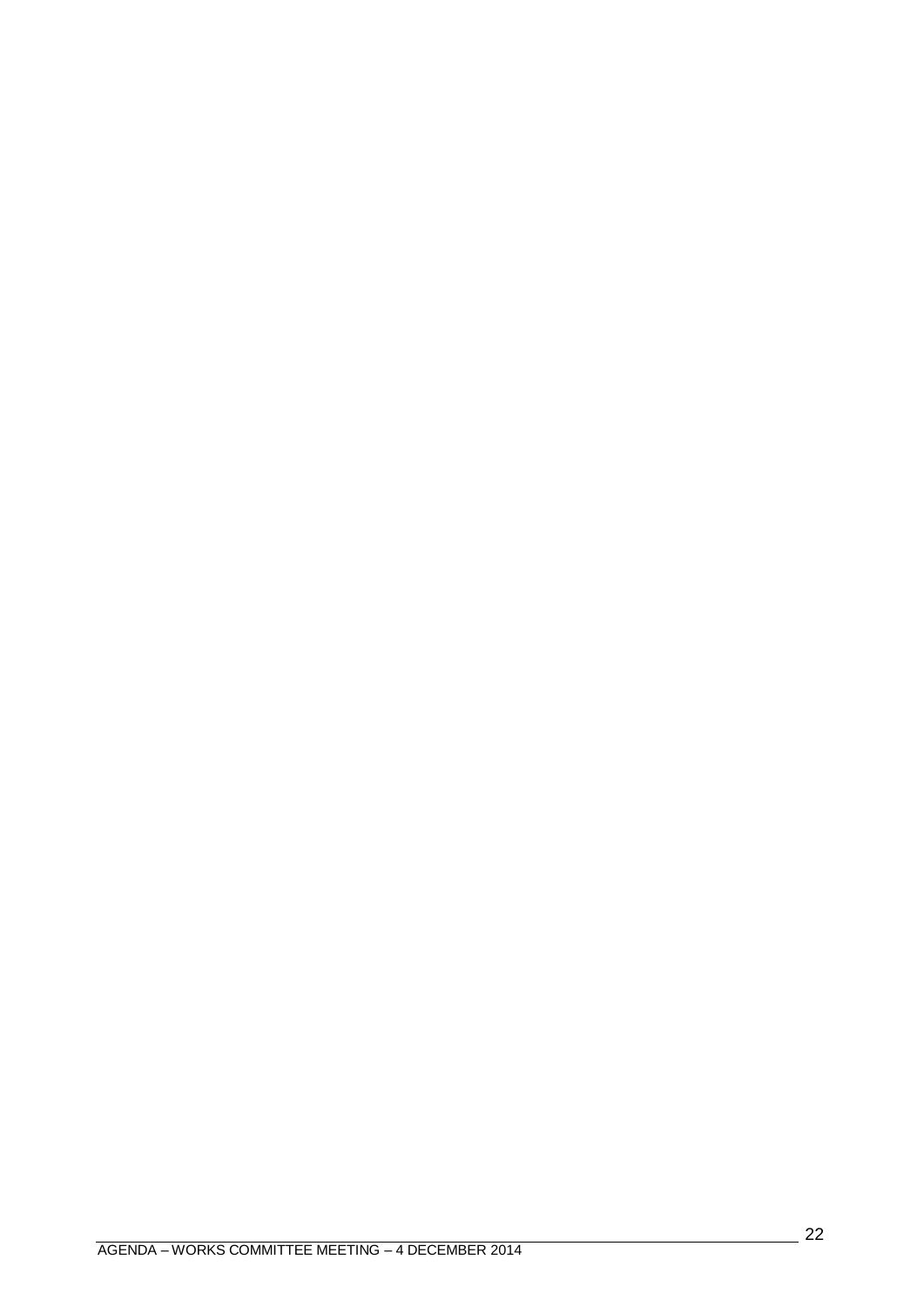#### <span id="page-22-0"></span>**10. MATTERS FOR DISCUSSION**

Below are Resolutions presented to the 17 November, 2014 Ordinary Council Meeting

#### **Resolution - WC 031114**

#### **RESOLUTION 331114**

Moved: Cr Boyle Seconded: Cr Smythe

*"That Council Recommends :*

*Prior to resealing of Goldfields & Quellington Roads that these sections of roads are to be checked for excess gravel in the drains and any excess gravel to be removed to clear drains and reused. To avoid damage to the new seal."*

*The Shire President declared that the Motion was CARRIED: 5/0*

#### **Resolution - WC 041114**

## **RESOLUTION 341114**

Moved: Cr Smythe Seconded: Cr Hooper

*"That Council:*

*Develop a policy that requires all sub-contractors engaged by the Shire of York be required to carry out safety inductions and plant inspections in accordance with the relevant OH&S Act."*

*The Shire President declared that the Motion was CARRIED: 5/0*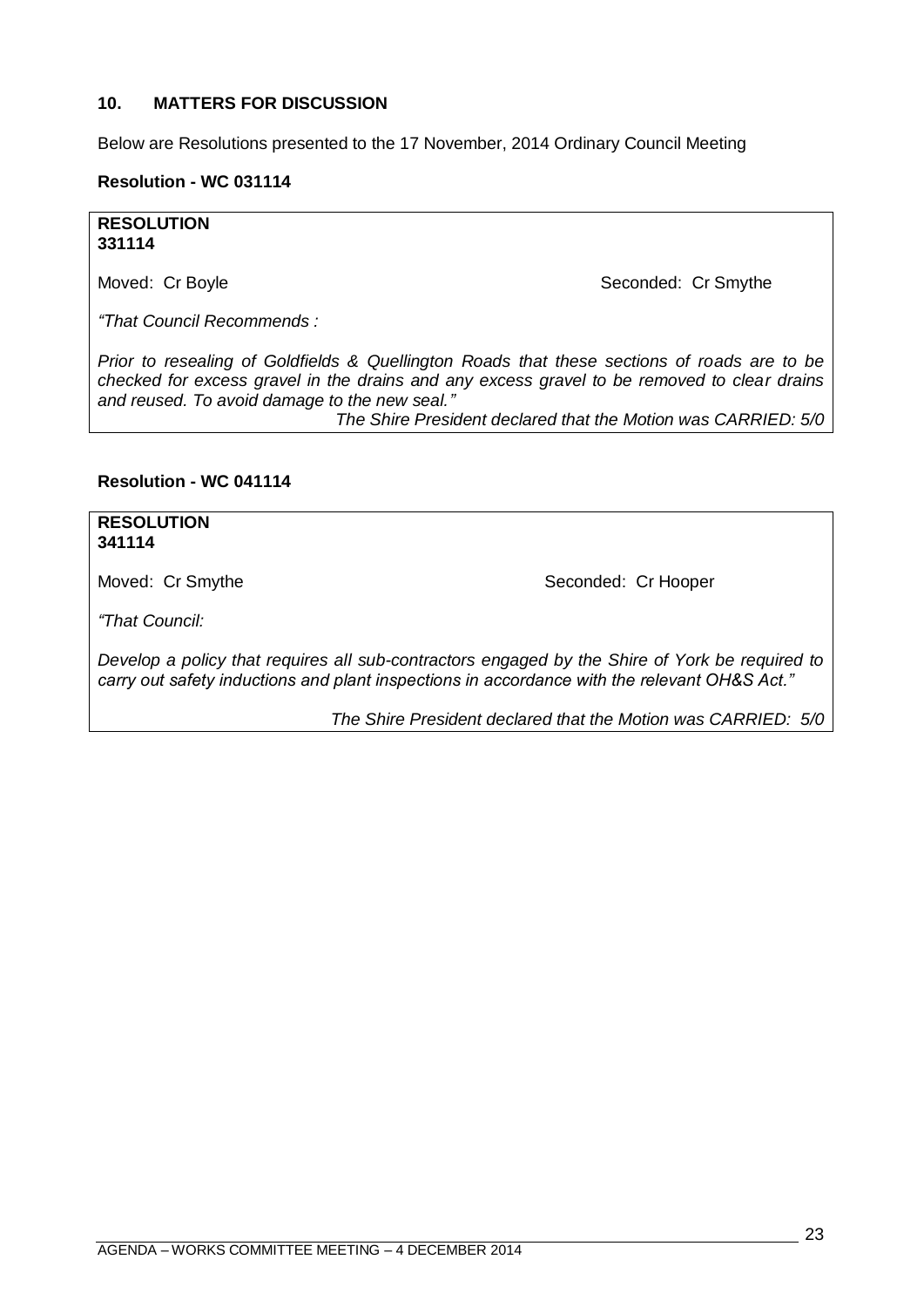#### **SHIRE OF YORK WATER REPORT**

#### **Resolution - WC 051114**

### **RESOLUTION 351114**

Moved: Cr Boyle **Seconded: Cr Wallace** Seconded: Cr Wallace

*That Council Agrees for the:*

*The Committee to resolve to revisit the watering of trees in Avon Terrace by automated process at the March 2015 Works Advisory Committee meeting.* 

*The Shire President declared that the Motion was CARRIED 5/0*

#### **PARKS & GARDENS REPORT**

#### **Resolution – WC 061114**

# **RECOMMENDATION**

Moved: Cr Wallace **Seconded: Cr Smythe** Seconded: Cr Smythe

―*That Council:*

*Approach the operators of the York monthly markets to relocate to Avon Terrace between South Street and Macartney Streets."*

#### **AMENDMENT**

Moved: Cr Smythe Seconded: Cr Wallace

*"That Council:*

*Approach the operators of the York monthly markets and business owners to relocated to Avon Terrace between South Street and Macartney Street."*

*CARRIED: 5/0*

**RESOLUTION 361114**

Moved: Cr Boyle Seconded: Cr Smythe

*"That Council:*

*Approach the operators of the York monthly markets and business owners to relocated to Avon Terrace between South Street and Macartney Street."*

*The Shire President declared that the Motion was LOST: 3/2*

*Advice Note: Council to advice the Works Committee that Council will liaise with the Strategic Planning Working Party as to how best to deal with this proposal from the Committee.*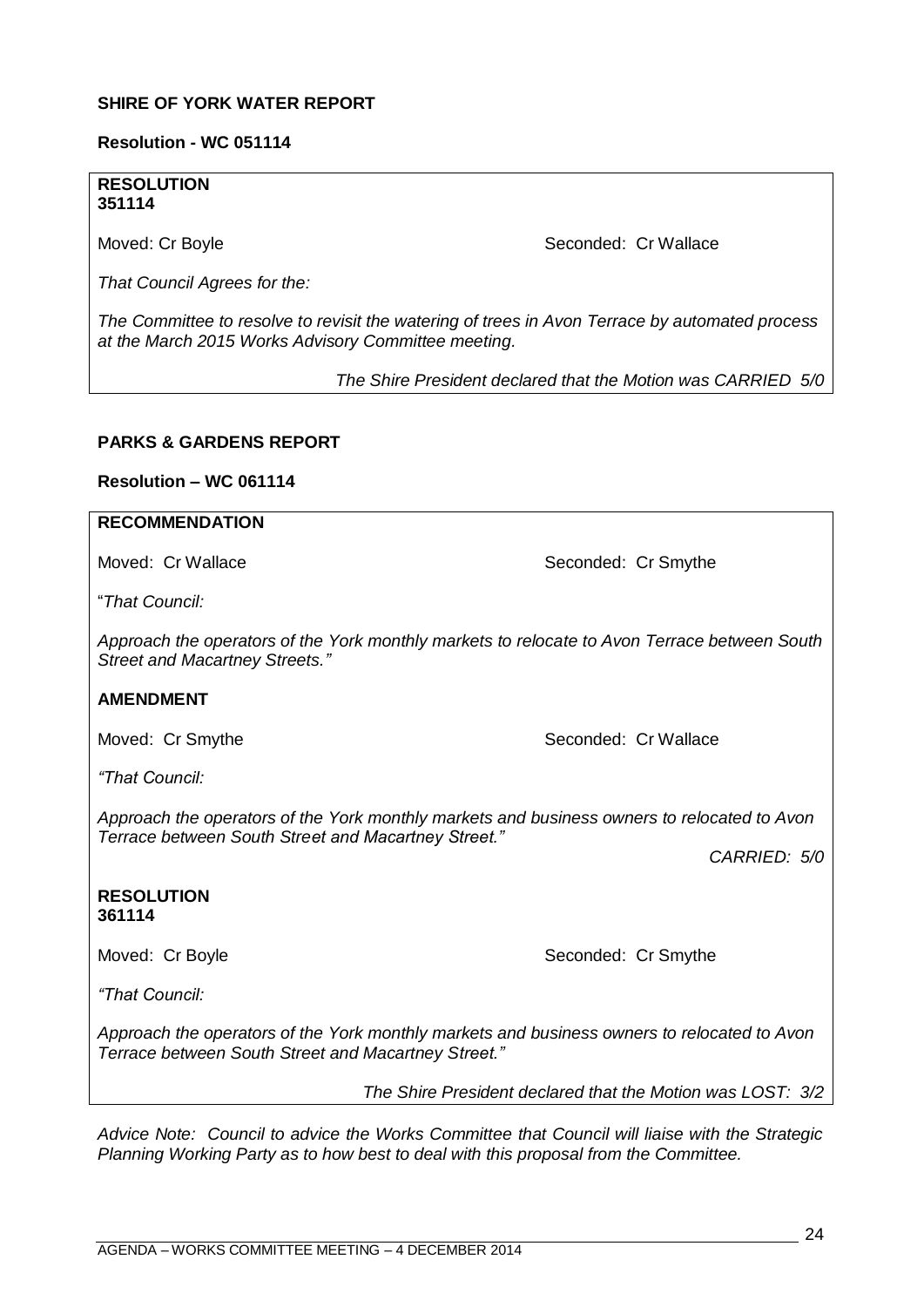# **RECOMMENDATION**

Moved: Cr Hooper Seconded: Cr Wallace

―*That Council:*

*Engage with Mr Ron MacKay of the Works Committee on a voluntary basis to research the Shire of Yorks road maintenance manual requirements and develop a list of the documentation required to achieve industry best practice and present the list to the Works Committee."*

# **AMENDMENT**

Moved: Cr Hooper Seconded: Cr Wallace

*"That Council Requests:*

*That the Works Manager engage with Mr Ron MacKay of the Works Committee on a voluntary basis to research the Shire of Yorks road maintenance manual requirements and develop a list of the documentation required to achieve industry best practice and present the list to the Works Committee."*

*CARRIED: 5/0*

### **RESOLUTION 371114**

Moved: Cr Boyle Seconded: Cr Hooper

The following is to be the Resolution

*"That Council Requests:*

*That the Works Manager engage with Mr Ron MacKay of the Works Committee on a voluntary basis to research the Shire of Yorks road maintenance manual requirements and develop a list of the documentation required to achieve industry best practice and present the list to the Works Committee."*

*The Shire President declared that the Motion was CARRIED: 5/0*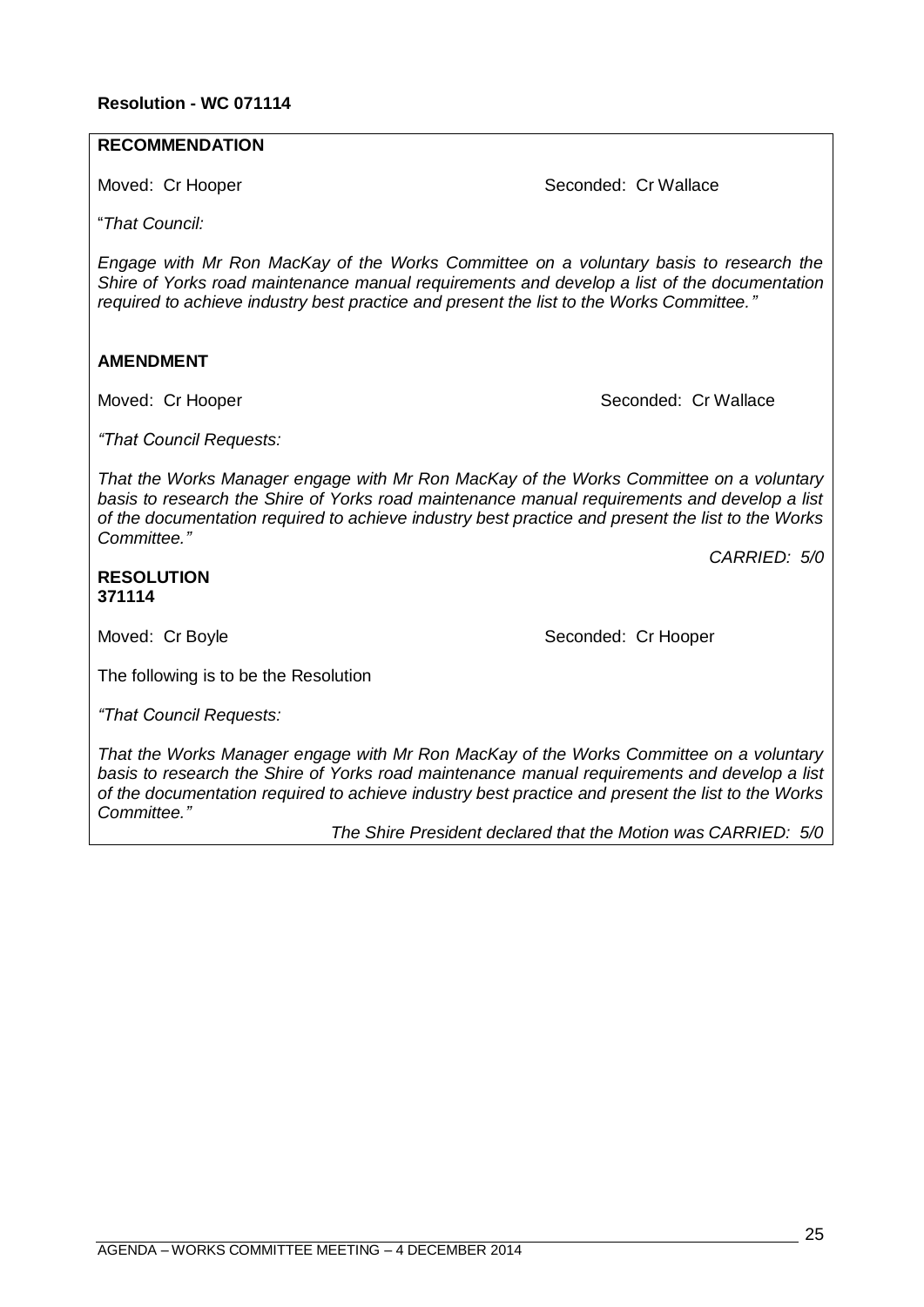#### **MOU on Totem Poles**

#### **Resolution - WC 081114**

#### **RECOMMENDATION**

Moved: Cr Hooper Seconded: Cr Wallace

*"That Council:*

*Approve the installation of Totem Poles from York District High School to Candice Bateman Park as per the MOU."*

### **AMENDMENT**

Moved: Cr Wallace Seconded: Cr Boyle

*"That Council:*

*Approve the installation of Totem Poles, currently stored at York District High School, in Candice Bateman Park as per the MOU."*

*CARRIED: 5/0*

#### **RESOLUTION 381114**

Moved: Cr Boyle Seconded: Cr Hooper

The following is to be the Resolution

*"That Council:*

*Approve the installation of Totem Poles, currently stored at York District High School, in Candice Bateman Park as per the MOU."*

*The Shire President declared that the Motion was CARRIED: 5/0*